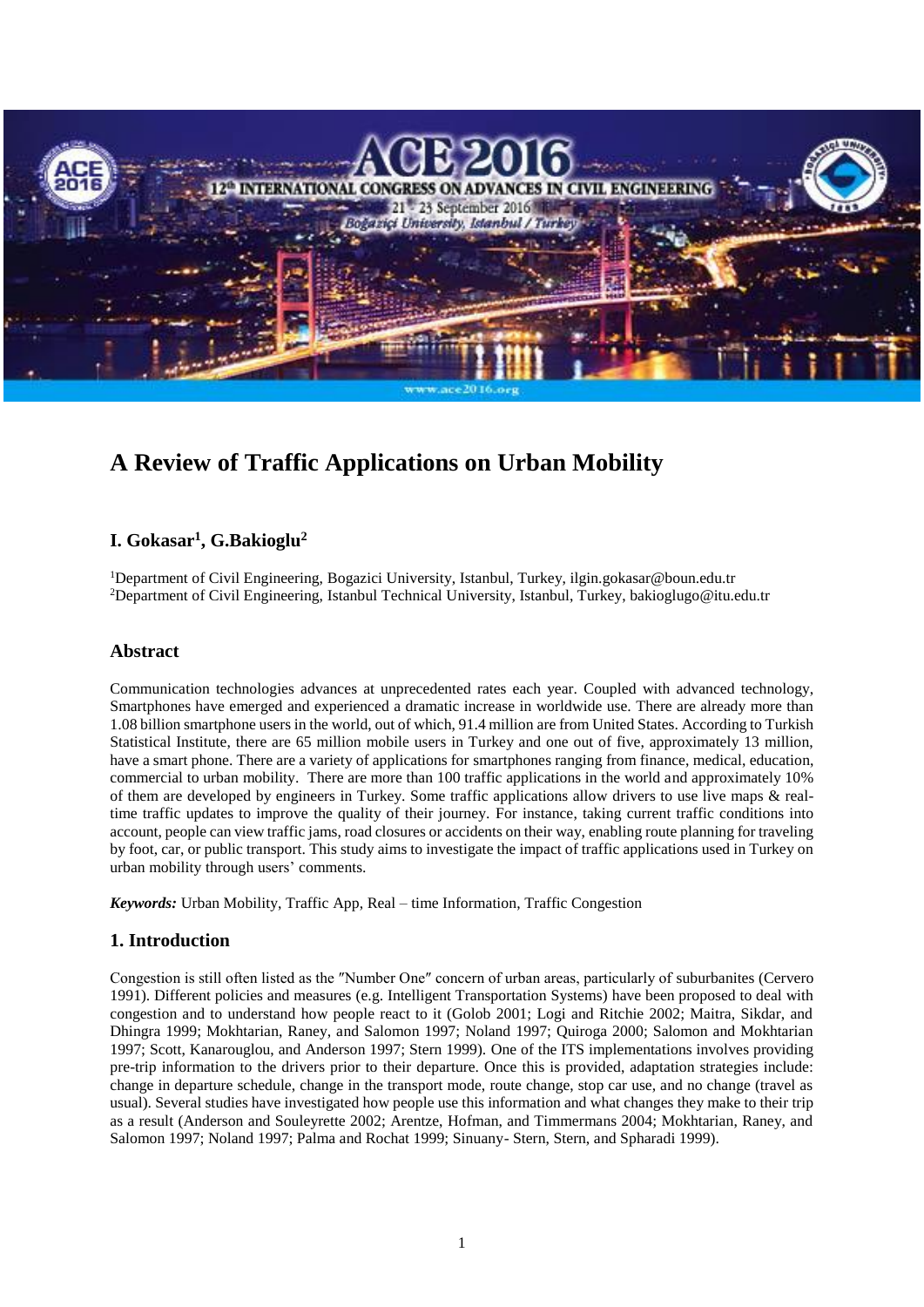En-route information constitutes information provided to the individuals during the trip. This type of information is most commonly provided by advanced traveler information systems (ATIS) which provides necessary information for travelers, at home/office or en-route. This information forms a good basis for the travelers to determine their trips, mode and route choices, in order to reach their destinations safely and efficiently (Alder and Blue, 1998). For an individual, ATIS can enhance the efficiency of the travel, as well as relieving the stress related to travel. To the system, ATIS can help in reducing travel times, delay, fuel consumption and emission (Adler and Blue, 1998). Public and private resources are devoted to the collection and dissemination of real-time travel information. Such information may have the potential to alleviate at least part of the increasing traffic congestion in urban areas. (Khattak, 1991). Numerous measures can be taken to address problems due to traffic congestion and therefore reduced mobility. An essential step is to create the ability to forecast traffic conditions with significant accuracy and reliability. Various challenges stand in the way of this type of effort. A significant portion of the transportation network has little or no dedicated infrastructure for collecting traffic data. Areas equipped with this infrastructure generally cover only highways and have high installation and maintenance costs despite providing data of variable reliability. An alternative to using dedicated communication infrastructure is to leverage an existing system such as the cellular phone network (Herring et. al., 2009).

In this study, traffic applications that improve urban mobility were investigated with respect to their features. People who interpreted and evaluated these apps were also analyzed. The purpose of this study is to find the relationship between each traffic application used in Turkey and other features; positive and negative comments, five – star rating scale, gender and travel modes that describe the apps' features whether public transit or private car.

# **2. Methodology**

A preliminary analysis is performed for traffic applications in Turkey which consist of two parts with respect to their usage area. Those include features of traffic apps for public transport modes and private car modes. Public transport types contain offering new options on public transit or telling someone the stop before the station. Traffic apps for private car modes involve sharing real – time traffic and road information and enables finding the shortest and the cheapest route for saving time. This is followed by descriptive statistics analysis which shows the relationship between independent variables and their frequencies. Then using the developed regression models, the associated tests were employed to understand how the typical value of the dependent variable changes when any one of the independent variables is varied, while the other independent variables are held fixed. Details of the methodology and the statistical tests used for each part are explained in the sections.

## **3. Data Collection**

The data for this study was obtained from the websites which include all traffic applications people downloaded such as "Google Play Store" and "Similar Play". Ranging from the most preferred traffic applications to the least ones are obtained from these websites and their features for the travel modes, including both public transport and private car modes are received by means of these. Download counts of traffic applications which are determined as count range, namely, data type is categorical variables and given five – star rating scale are also obtained. In addition to these, gender of the travelers who use the traffic applications and their interpretation concerning positive and negative comments are taken from those web sites.

#### *3.1. Traffic Applications for Public Transport Modes*

One of the features traffic applications have is the features of public transport. Public Transit Applications have some common features including displaying information about bus routes, time schedules of the bus stations and traffic conditions, etc. Table 1displays the common features that traffic applications for public transports have.

| <b>Table 1.</b> Common features for Public Transit Applications |                      |                        |  |  |  |
|-----------------------------------------------------------------|----------------------|------------------------|--|--|--|
| <b>APP</b> Name                                                 | <b>Types of Apps</b> | <b>Common Features</b> |  |  |  |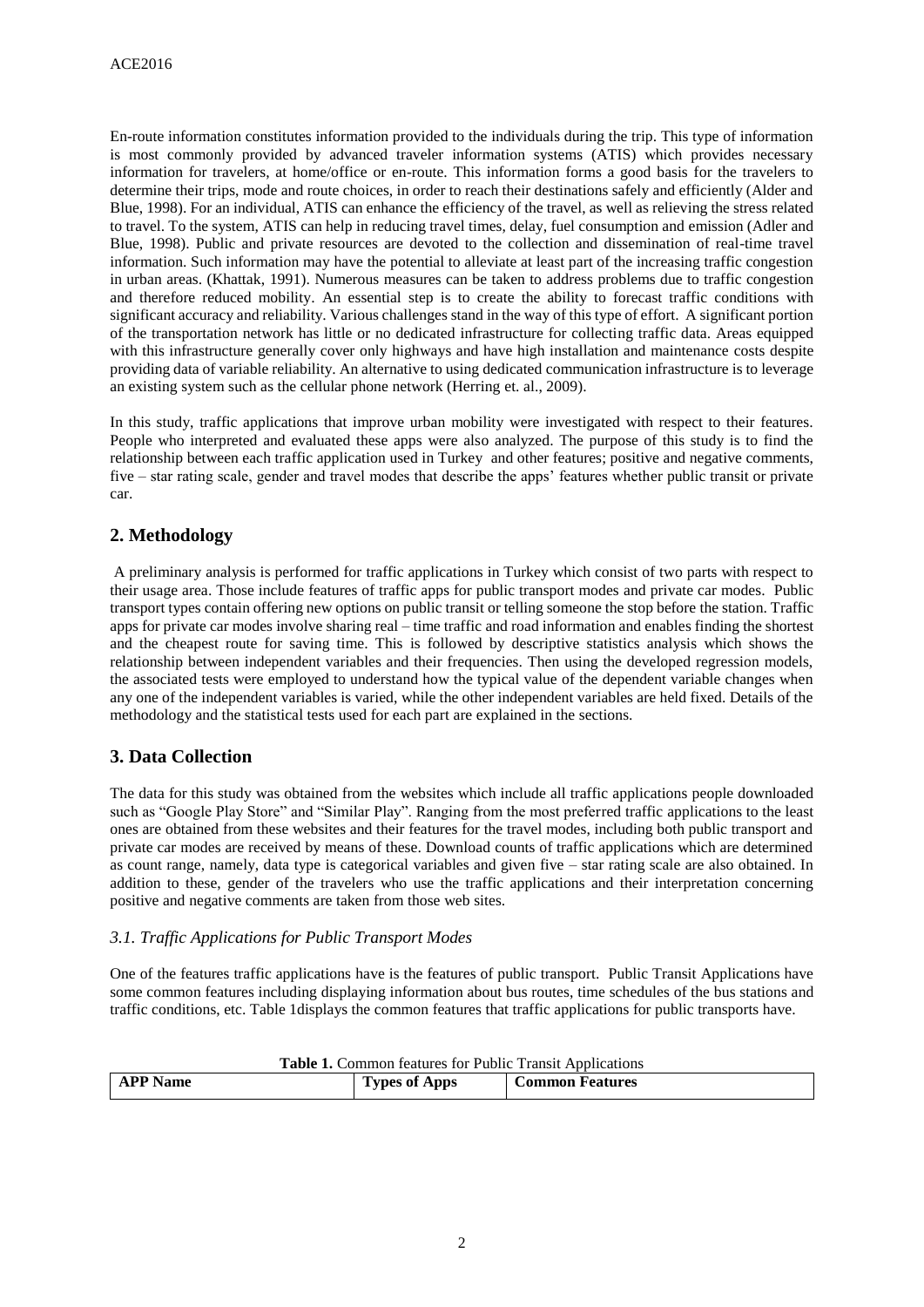| Mobiett                         |                            | These type of traffic applications work with                                                                                                                                                        |
|---------------------------------|----------------------------|-----------------------------------------------------------------------------------------------------------------------------------------------------------------------------------------------------|
|                                 |                            | İstanbul Metropolitan Municipality Istanbul<br>Electric Tramway and Tunnel Establishments'<br>(IETT) data. With the most robust and precise                                                         |
| Istanbul Ulaşım                 |                            | information from the public transit app,<br>travelers can get the information about bus<br>route and time to arrive the bus station. The                                                            |
| Moovit: Otobüs Metrobüs & Tren  |                            | apps show up to date bus, metro, ferry, minibus<br>and other schedules which allows people to                                                                                                       |
|                                 |                            | detect traffic jams and offer the most optimal<br>route to traveler's destination. It reports traffic                                                                                               |
| <b>TRAFI</b>                    | <b>Public Transit Apps</b> | jams, accidents, closures and everything else<br>that happens in public transport. Combining all<br>transit options together in a single app, public                                                |
| Otobüsüm Nerede?                |                            | transport apps give total control over travelers'<br>travels so travelers can would not worry when<br>using public transportation Real Time Arrival<br>information (where available) lets travelers |
| Buradan Oraya Yolculuk Planlama |                            | know when to be at the stop so travelers can<br>spend their time doing something more else                                                                                                          |
| Nasıl Giderim?                  |                            | than waiting.                                                                                                                                                                                       |

### *3.2. Traffic Applications for Private Car Modes*

One of the features traffic applications have is the features of private car. Private car applications have some common features including giving real – time traffic information, warning about road hazards or traffic jams and also present the shortest and cheapest way for the travelers' choice. Table 2 shows those common features that traffic applications for private cars have.

| <b>APP Name</b>       | <b>Types of Apps</b> | <b>Common Features</b>                                         |
|-----------------------|----------------------|----------------------------------------------------------------|
| KGM Türkiye Trafik    |                      | Private car types of traffic applications offer street maps,   |
|                       |                      | a route planner for traveling by foot, car, or bike            |
| <b>IBB</b> Cep Trafik |                      | and an urban business locators for numerous countries around   |
|                       |                      | the main country. With new additional features, travelers can  |
| Trafik Rehberi        |                      | also search the cheapest gas station along their route to save |
| Hız Kamerası Türkiye  |                      | money and top-rated restaurants or local businesses, wherever  |
|                       |                      | one is. They can mark a location as a "favorite" if they have  |
| ABB Türkiye           |                      | the exact address. Some applications use an Internet           |
| <b>BITAKSI</b>        | Private<br>Car       | connection to a GPS navigation system to provide turn-by-      |
|                       | Apps                 | turn voice-guided instructions on how to arrive at a given     |
| <b>GOOGLE MAPS</b>    |                      | destination. The application's traffic congestion map shows    |
|                       |                      | the route marks with different colors displaying the current   |
| YANDEX MAPS           |                      | traffic along the route. The traffic is measured by data from  |
|                       |                      | local road services such as highway cameras, as well as speed  |
|                       |                      | and location information from other devices that are accessing |
| <b>GOOGLE MAPS</b>    |                      | Maps for Mobile. By means of the private car traffic           |
| <b>NAVIGATION</b>     |                      | application, travelers choose several journey options that     |
|                       |                      | consider traffic jams and public transport connections and it  |
| YANDEX                |                      | keep updated with real-time information on heavy traffic,      |
| <b>NAVIGATOR</b>      |                      | accidents, speed cameras, road blocks, etc.                    |

| Table 2. Common features for Private Car Applications |
|-------------------------------------------------------|
|-------------------------------------------------------|

#### *3.3. Interpretation for Traffic Applications*

Interpretation concerning positive and negative comments are obtained from websites that negative interpretations are taken as being opposite of positive interpretation and these are presented in Table 3.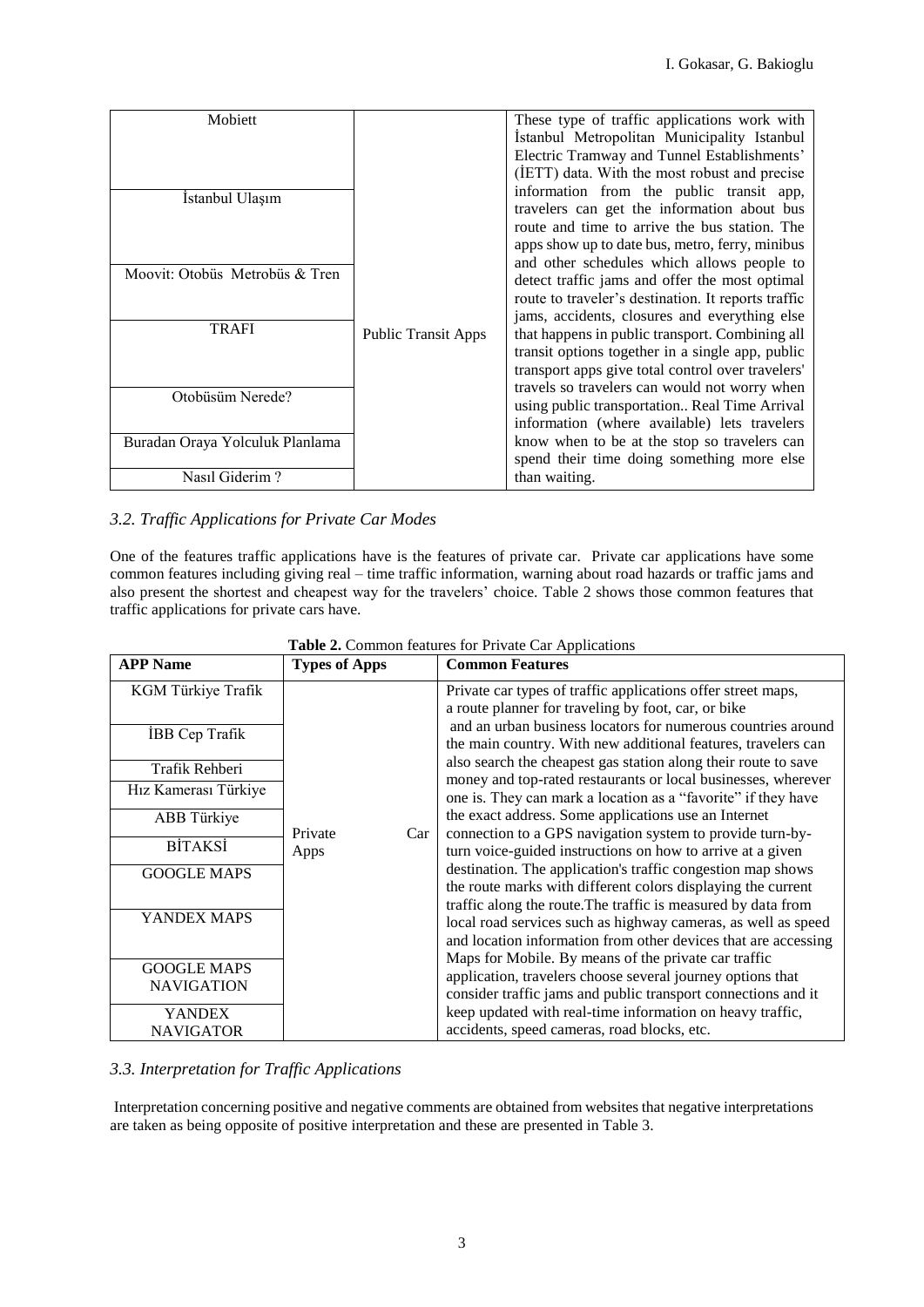| <b>Positive Interpretation</b> |                                                                                                                                                                                                                                                                          |  |  |  |  |
|--------------------------------|--------------------------------------------------------------------------------------------------------------------------------------------------------------------------------------------------------------------------------------------------------------------------|--|--|--|--|
| <b>Accuracy/Reliability</b>    | Giving all the outcomes that it enables travelers to get the<br>information<br>about<br>bus<br>route,<br>time to arrive the bus station or giving real - time traffic<br>information, including traffic jams, accidents, and<br>closures as being accurate and reliable. |  |  |  |  |
| <b>User Friendly</b>           | <b>The</b><br>usage and its interface<br>quite<br>app<br>are<br>understandable and it is easy to use.                                                                                                                                                                    |  |  |  |  |
| <b>Detailed</b>                | All details, including street maps, density<br>maps<br>and all other details that existed in the apps.                                                                                                                                                                   |  |  |  |  |
|                                | <b>Negative Interpretation</b>                                                                                                                                                                                                                                           |  |  |  |  |
| Unreliable/In accurate         | Outcomes are given as inaccurate and unreliable.                                                                                                                                                                                                                         |  |  |  |  |
|                                | The<br>interface<br>its<br>and<br>quite<br>usage<br>app<br>are                                                                                                                                                                                                           |  |  |  |  |
| <b>Deficient</b>               | deficient and inadequate.                                                                                                                                                                                                                                                |  |  |  |  |
| <b>Not Detailed</b>            | The apps do not include any detail in their interface.                                                                                                                                                                                                                   |  |  |  |  |

#### **Table 3.** Interpretation for Traffic Applications

# **4. Statistical Results**

The data set comprises of the traffic applications based on their features, download counts, gender, given stars for each app and interpretation, including both positive and negative ones. 510 responses are given for each variables. In this section, frequency distribution of these data set and relationship between variables are presented by using cross tabulation.

There are 17 traffic applications that people generally use in Turkey. Figure 1 shows the frequency of traffic apps based on their intended purpose. While 41. 2 % of traffic apps are used for the features of public transport modes, 58.8% of apps are used for private cars. When analyzing the download counts of application, approximately one fourth of apps (23.5 %) are downloaded in the range of 10M to 50M and 1M to 5M. Respondents evaluate the traffic applications with giving a star ranging from 1 to 5. Most positive experiences are given five stars, while one star is given if any problems are encountered. People associate a five – star with "strongly good" and a one – star with "too poor". Almost 45% of people gave the five star for the apps and the frequency of given star percentage decrease with the star rating scale. 5.7 % of people evaluated one – traffic applications only with one star. Interpretation for the apps also gives an idea about feasibility of applications. In this research positive interpretation contains being Accurate/Reliable, user friendly and detailed. In addition, negative interpretation includes the opposite of the positive ones such as being unreliable/inaccurate, deficient and undetailed. People generally interpret the apps as user friendly and mention their accuracy/reliability. On the other hand, approximately one fifth of respondents (17 %) interpret the apps as deficient. The frequency of interpretation for traffic apps are presented in Figure 1.



**Figure. 1.** Frequency of Interpretation for Traffic Apps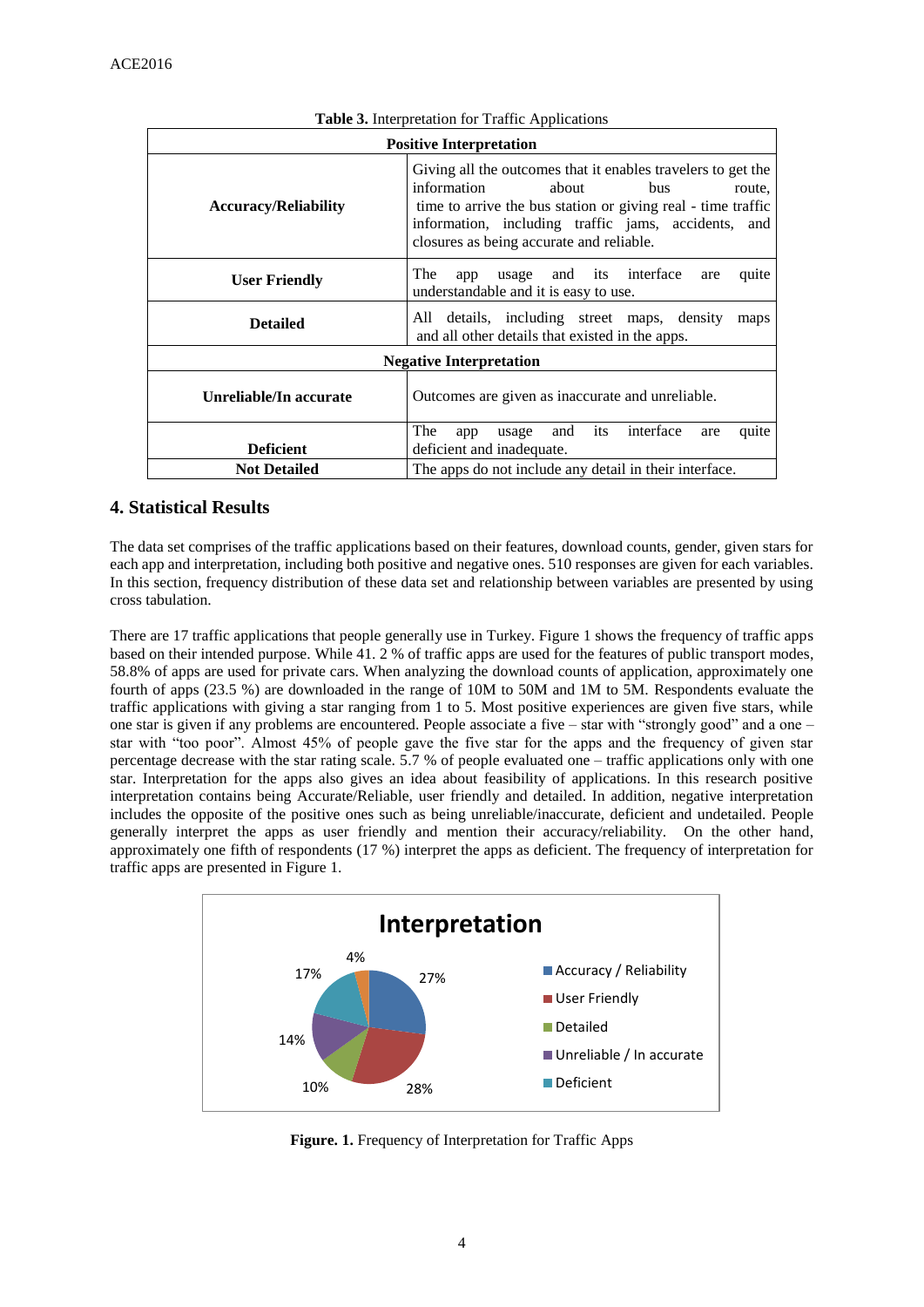Rating or grading schemes are mostly made up of compulsory and voluntary requirements (Ingram 1996). However, people generally express their appreciation or dissatisfaction about traffic applications through five star rating scale or criticizing its features voluntarily at the comment section. The star rating system should provide an accurate appraisal of the property that is consistent with the expectations of the user, thus, they need to be monitored regularly in order to check if standards are being maintained or improved over time and do not deteriorate. (Kozak & Rimmington 1998). In a similar way, interpretation for the traffic apps almost gives the same results about apps. Positive recommendation and given high star rates always make a good impression. The relationship between star rates and positive/negative interpretation are shown in Table 4.

|                  | Interpretation            |                  |          |                             |           |                        |       |
|------------------|---------------------------|------------------|----------|-----------------------------|-----------|------------------------|-------|
| <b>Star</b>      | Accuracy /<br>Reliability | User<br>Friendly | Detailed | Unreliable / In<br>accurate | Deficient | <b>Not</b><br>Detailed | Total |
| too poor         | 0                         | $\theta$         | $\theta$ | 20                          | 6         | 3                      | 29    |
| poor             | $\overline{0}$            | $\theta$         | 0        | 25                          | 13        | ⇁                      | 45    |
| medium           | 2                         | $\overline{c}$   | $\theta$ | 22                          | 33        | 10                     | 69    |
| good             | 36                        | 51               | 22       | 4                           | 26        |                        | 140   |
| strongly<br>good | 100                       | 89               | 30       | 0                           | 8         | $\Omega$               | 227   |
| Total            | 138                       | 142              | 52       | 71                          | 86        | 21                     | 510   |

**Table 4.** Relationship between five – star rating scale and interpretation

Interpretation of each traffic application gives information about its feasibility and usage area. The applications in this study have both positive and negative interpretations. Negative comments on the app makes people consider the inadequate attributes it has. Most of the people generally control the comments on application in their mobile device before downloading the apps. With the help of the cross tabulation, positive and negative comments for each traffic applications can be shown in Table 5. In this regard, "Google Maps", "Moovit" and "Yandex Navigator" are found to be accurate and reliable, as well as, "Buradan Oraya Yolculuk Planlama", "Bitaksi" and "Hız kamerası Türkiye" are found to be more user friendly. Moreover, in the light of the interpretations, "Trafik Rehberi" is found to be the most detailed traffic application. However, in the negative interpretation perspective, "Otobüsüm nerede?" is thought to be the most unreliable/inaccurate. In addition, "KGM Turkiye" is also found to be deficient than others.

**Table 5.** Interpretation for each traffic applications used in Turkey

|                                       | Interpretation |          |                |                   |                |                |       |
|---------------------------------------|----------------|----------|----------------|-------------------|----------------|----------------|-------|
| <b>APP</b> Name                       | Accuracy /     | User     |                | Unreliable $/$ In |                | <b>Not</b>     |       |
|                                       | Reliability    | Friendly | Detailed       | accurate          | Deficient      | Detailed       | Total |
| Mobiett                               | $\overline{7}$ | 7        | $\overline{2}$ | $\mathcal{I}$     | 4              | 3              | 30    |
| KGM Türkiye<br>Trafik                 | 10             | 6        | T              | 3                 | 7              | 3              | 30    |
| <b>IMM</b> Mobile<br>Traffic          | 7              | 8        | 5              | 4                 | 6              | $\mathbf{0}$   | 30    |
| İstanbul Ulaşım                       | 9              | 7        | 4              | $\overline{4}$    | $\overline{4}$ | $\overline{2}$ | 30    |
| Moovit                                | 12             | 11       | $\overline{c}$ | 3                 |                |                | 30    |
| <b>TRAFI</b>                          | 10             | 10       | $\overline{2}$ | $\overline{2}$    | 5              |                | 30    |
| Trafik Rehberi                        | 4              | 7        | 12             | 4                 | 3              | $\Omega$       | 30    |
| Otobüs nerede                         | 3              | 3        | $\mathbf{0}$   | 13                | 8              | 3              | 30    |
| Buradan Oraya<br>Yolculuk<br>Planlama | 7              | 13       | 4              |                   | 4              | 1              | 30    |
| H <sub>1</sub> z Kamerası<br>Türkiye  | 6              | 13       | 3              | 2                 | 6              | $\Omega$       | 30    |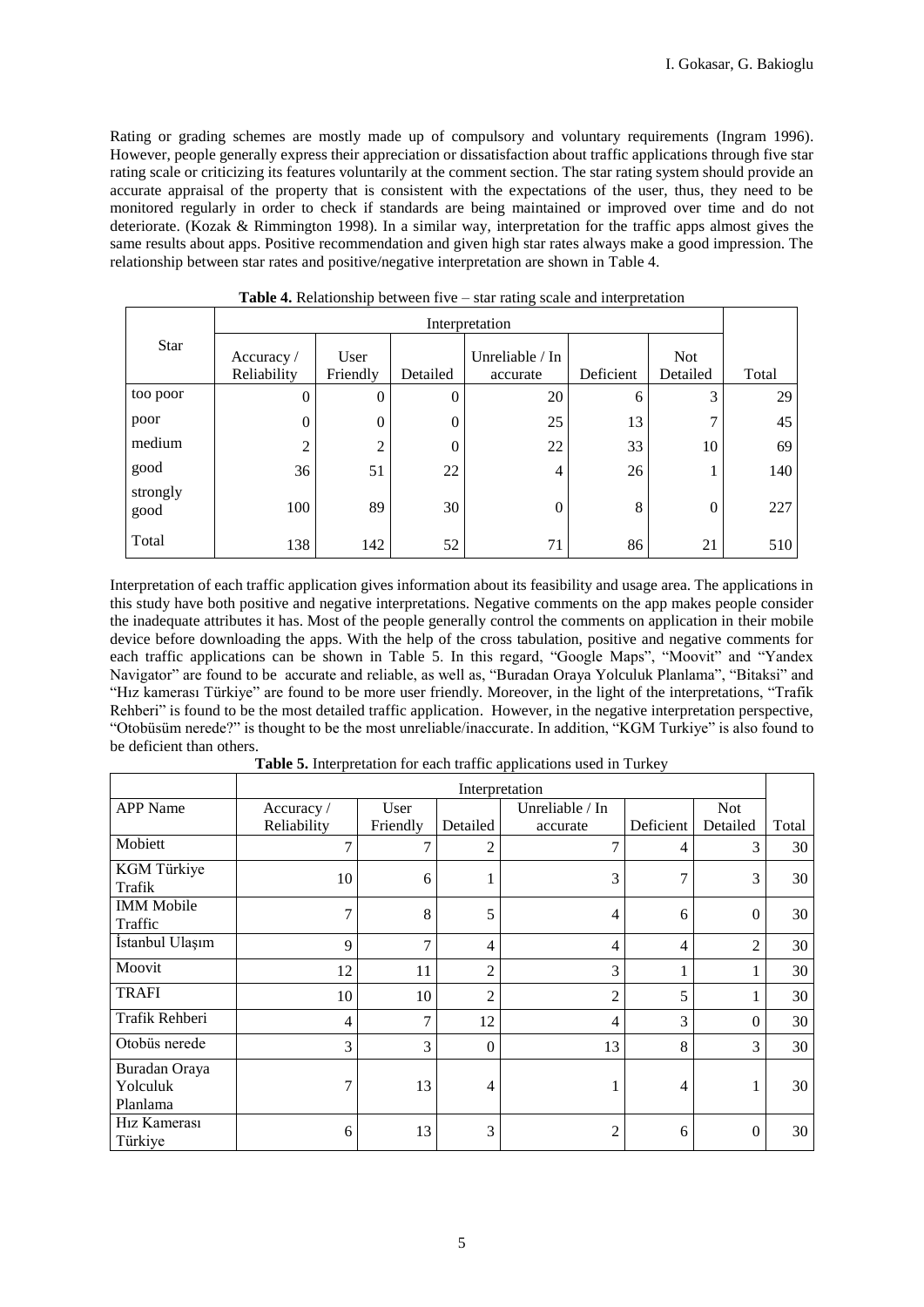| Nasıl Giderim?            |     |     | ∠  |             |    | 4  | 30  |
|---------------------------|-----|-----|----|-------------|----|----|-----|
| <b>ABB</b> Trafik         |     |     | 3  |             |    |    | 30  |
| <b>Bitaksi</b>            | 10  | 13  | 0  |             |    | U  | 30  |
| Google Maps               | 13  |     |    |             |    |    | 30  |
| Yandex Maps               |     | 8   | 3  |             | n  | U  | 30  |
| Google Maps<br>Navigation |     |     | 6  |             |    | U  | 30  |
| Yandex Navigator          | 12  |     |    |             |    |    | 30  |
| Total                     | 138 | 142 | 52 | $7^{\circ}$ | 86 | 21 | 510 |

A multiple linear regression and correlations analysis was performed to generate the linear relationship between interpretation of traffic applications and the influencing factors. However, data in this model are all categorical variables, therefore, dummy variables should be formed due to understanding the effect of dependent variables on each independent variable. It is shown in the table below that interpretation of being inaccurate (IAC) and being not detailed (NDT) are significant which are less than cut-off (<0.05). The reference (default) category in this regression is five-scale star. The equation for the normal multiple regression is:

$$
Y = -1,848 \text{ x } IAC - 1,605 \text{ x } NDT \tag{7}
$$

| Category                                                            | <b>Type</b>       | <b>Coefficients</b> | P-value |
|---------------------------------------------------------------------|-------------------|---------------------|---------|
| (Constant)                                                          |                   | 4,033               | ,000    |
| Accuracy<br>Dummy<br>variables                                      | Dummy<br>Variable | ,632                | ,365    |
| <b>User Friendly</b><br>Dummy<br>variables                          | Dummy<br>Variable | ,530                | ,448    |
| detailed Dummy<br>variables                                         | Dummy<br>Variable | ,467                | ,506    |
| Inaccurate<br>Dummy<br>variables                                    | Dummy<br>Variable | $-1,848$            | ,009    |
| deficient<br>Dummy<br>variables                                     | Dummy<br>Variable | $-.840$             | ,231    |
| not detailed<br>Dummy<br>variables                                  | Dummy<br>Variable | $-1,605$            | ,025    |
| Public transport<br>dummy variable                                  | Dummy<br>Variable | $-.033$             | ,833    |
| Male dummy<br>variable                                              | Dummy<br>Variable | ,051                | ,525    |
| Google Maps<br>dummy variable<br>(found to be<br>most accurate)     | Dummy<br>Variable | ,146                | ,341    |
| Bitaksi dummy<br>variable<br>(found to be<br>most user<br>friendly) | Dummy<br>Variable | ,080                | ,603    |

**Table 6.** Coefficients of Dummy Variables (DV: five-scale star)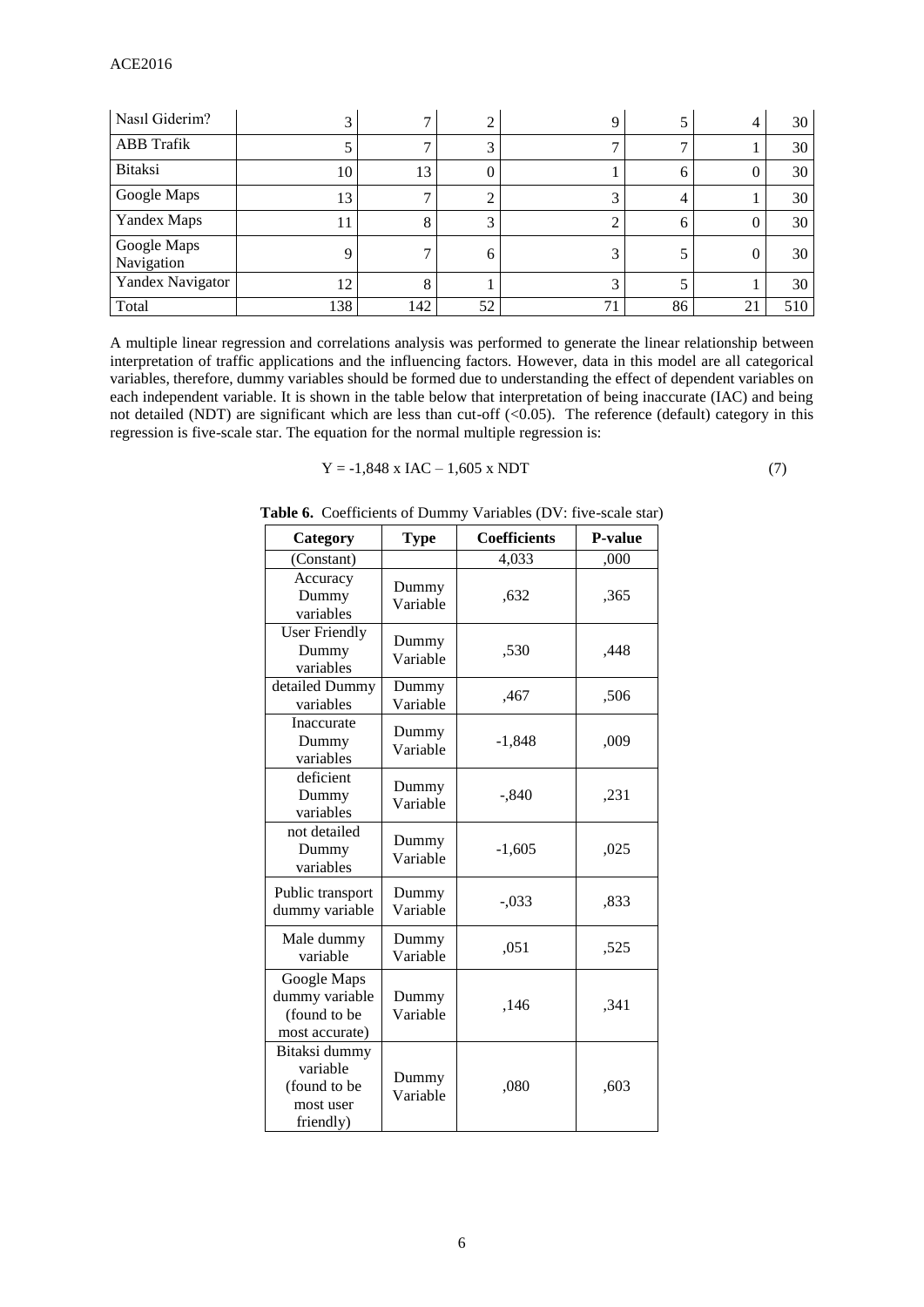| Trafik Rehberi<br>dummy variable<br>(found to be<br>most detailed) | Dummy<br>Variable |  | .144 |
|--------------------------------------------------------------------|-------------------|--|------|
|--------------------------------------------------------------------|-------------------|--|------|

The coefficients presented in Table 6 indicate that the coefficient for all positive interpretation such as being accurate, user friendly and detailed have positive values of coefficient. Therefore, for every unit increase in each positive interpretation, assigned unit increase in star scale is predicted. In the perspective of positive interpretation, giving accurate outcomes of traffic applications enable people to give a higher star rate than other interpretations people made. Another feature that brings about higher star scaling rates is being user friendly. In this context, for every unit increase in making interpretation for traffic application as being accurate, a 0,632 unit increase in star scale is estimated.

In the perspective of negative interpretation, as expected, all negative interpretations such as being inaccurate, unhandy and undetailed have negative values of coefficient. Inaccuracy causes the users to give the lowest mark on star scale rating. Furthermore, for males, the estimated star scale rating would be 0,051 points higher than for females. Namely, men give a higher star rate than women do. What's more, using types of traffic applications can influence giving star rates in a different way. People who use "Google maps", "Bitaksi" and "Trafik Rehberi" give generally high star rate for those of traffic applications, already, they found as the traffic applications as most accurate, user friendly and detailed respectively. In this regard, using "Trafik Rehberi" enables people to give a higher star rate than other use of traffic applications. It can be concluded that being the most detailed of traffic apps bring about receiving higher marks on star scale rating. What is more, traffic applications whose features are suitable for public transit have negative coefficient values. In other words, for the public transport features that app has, the estimated star scale rating would be 0,033 points lower than features for the private cars. . Namely, Traffic applications for private car receive higher star rate than public ones.

| <b>Model Summary</b> |                           |          |          |            |  |  |
|----------------------|---------------------------|----------|----------|------------|--|--|
|                      |                           |          |          | Std. Error |  |  |
|                      |                           |          | Adjusted | of the     |  |  |
| Model                |                           | R Square | R Square | Estimate   |  |  |
|                      | .832 <sup>a</sup>         | .692     |          | ,683       |  |  |
|                      | a. Predictors: (Constant) |          |          |            |  |  |

In addition, Table 7 shows model summary that tells us the goodness of fit. 69.2 % of the variance in interpretation of traffic applications is explained by the selected independent variables. The other 30.8 % remains unexplained.

| Table 8. ANOVA Table      |                             |         |    |     |        |        |                   |
|---------------------------|-----------------------------|---------|----|-----|--------|--------|-------------------|
| <b>ANOVA</b> <sup>a</sup> |                             |         |    |     |        |        |                   |
|                           |                             | Sum of  |    |     | Mean   |        |                   |
| Model                     |                             | Squares | df |     | Square | F      | Sig.              |
|                           | Regression                  | 509,319 |    | 22  | 23,151 | 49,673 | ,000 <sup>b</sup> |
|                           | Residual                    | 226,973 |    | 487 | ,466   |        |                   |
|                           | Total                       | 736,292 |    | 509 |        |        |                   |
|                           | a. Dependent Variable: Star |         |    |     |        |        |                   |
|                           | b. Predictors: (Constant),  |         |    |     |        |        |                   |

Table 8 presents how well the regression equation fits the data. This table indicates that the regression model predicts the dependent variable significantly well. Because of the fact that p-value is less than 0.05 and indicates that, overall, the regression model statistically significantly predicts the outcome variable

#### **5. CONCLUSIONS**

Urban mobility indicators stand out more traditional standards. Thus, instead of dealing with isolated, social, economic and environmental aspects, new indicators tackle technological characteristics. In this study those indicators are traffic applications related variables including traffic applications used in Turkey, user comments,